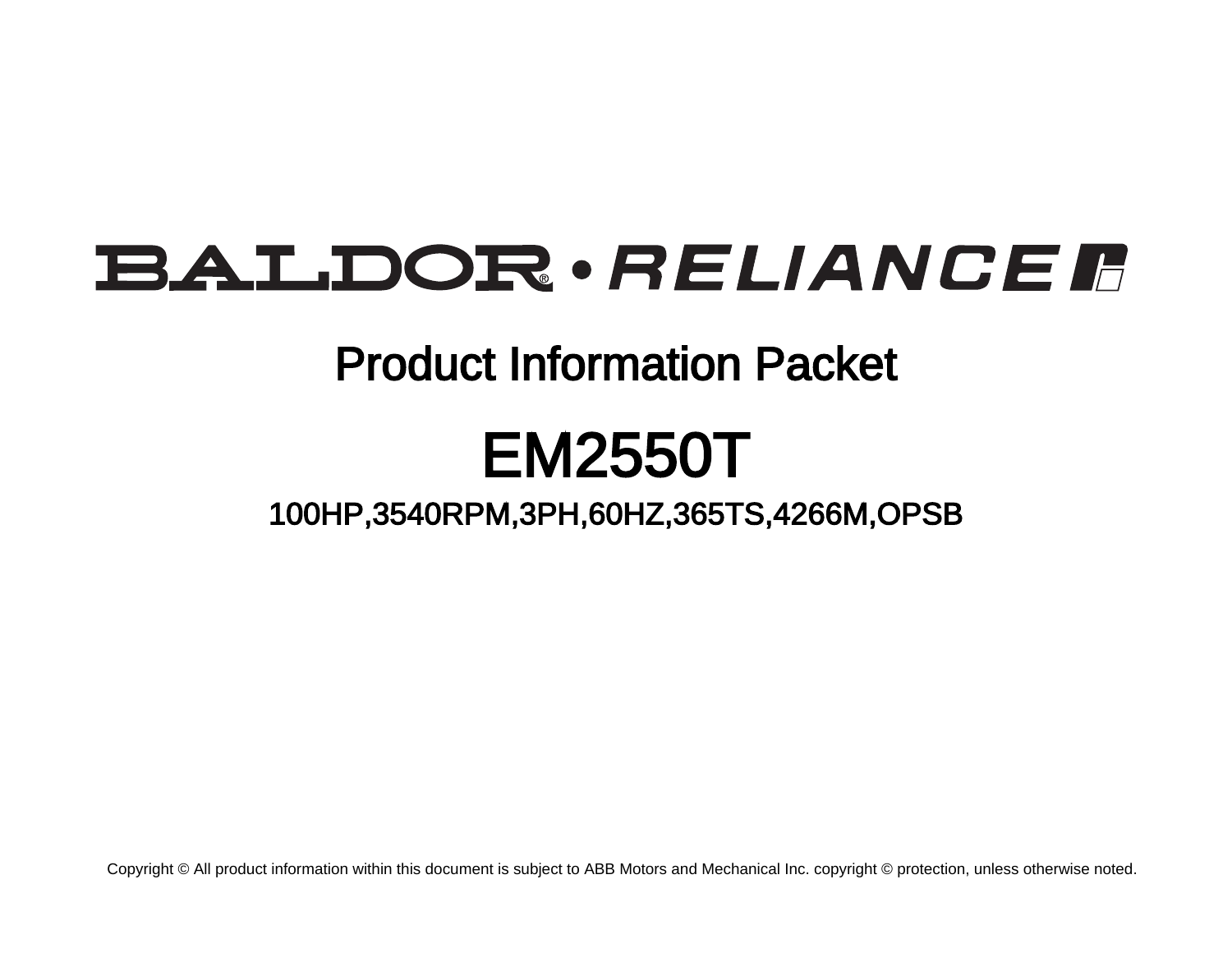### BALDOR · RELIANCE F Product Information Packet: EM2550T - 100HP,3540RPM,3PH,60HZ,365TS,4266M,OPSB

| <b>Part Detail</b> |           |             |            |             |        |                      |            |  |  |
|--------------------|-----------|-------------|------------|-------------|--------|----------------------|------------|--|--|
| Revision:          | N         | Status:     | PRD/A      | Change #:   |        | Proprietary:         | No         |  |  |
| Type:              | AC        | Elec. Spec: | 42WGW937   | CD Diagram: | CD0180 | Mfg Plant:           |            |  |  |
| Mech. Spec:        | 42E212    | Layout:     | 42LYE212   | Poles:      | 02     | <b>Created Date:</b> | 05-14-2012 |  |  |
| Base:              | <b>RG</b> | Eff. Date:  | 08-21-2018 | Leads:      | 9#4    |                      |            |  |  |

| <b>Specs</b>                           |                         |                                  |                              |
|----------------------------------------|-------------------------|----------------------------------|------------------------------|
| <b>Catalog Number:</b>                 | <b>EM2550T</b>          | <b>Insulation Class:</b>         | F                            |
| Enclosure:                             | <b>OPSB</b>             | <b>Inverter Code:</b>            | <b>Inverter Ready</b>        |
| Frame:                                 | 365TS                   | <b>KVA Code:</b>                 | G                            |
| <b>Frame Material:</b>                 | Steel                   | <b>Lifting Lugs:</b>             | <b>Standard Lifting Lugs</b> |
| Motor Letter Type:                     | <b>Three Phase</b>      | Locked Bearing Indicator:        | Locked Bearing               |
| Output @ Frequency:                    | 100.000 HP @ 60 HZ      | Motor Lead Quantity/Wire Size:   | 9 @ 4 AWG                    |
| Synchronous Speed @ Frequency:         | 3600 RPM @ 60 HZ        | <b>Motor Lead Exit:</b>          | Ko Box                       |
| Voltage @ Frequency:                   | 460.0 V @ 60 HZ         | <b>Motor Lead Termination:</b>   | <b>Flying Leads</b>          |
|                                        | 230.0 V @ 60 HZ         | Motor Type:                      | 4266M                        |
| <b>Agency Approvals:</b>               | <b>CSA</b>              | <b>Mounting Arrangement:</b>     | F <sub>1</sub>               |
|                                        | <b>CSA EEV</b>          | <b>Power Factor:</b>             | 91                           |
|                                        | <b>UR</b>               | <b>Product Family:</b>           | <b>General Purpose</b>       |
| <b>Auxillary Box:</b>                  | No Auxillary Box        | <b>Pulley End Bearing Type:</b>  | Ball                         |
| <b>Auxillary Box Lead Termination:</b> | None                    | <b>Pulley Face Code:</b>         | Standard                     |
| <b>Base Indicator:</b>                 | Rigid                   | <b>Pulley Shaft Indicator:</b>   | Standard                     |
| <b>Bearing Grease Type:</b>            | Polyrex EM (-20F +300F) | <b>Rodent Screen:</b>            | None                         |
| Blower:                                | None                    | <b>Shaft Extension Location:</b> | Pulley End                   |
| Current @ Voltage:                     | 244.000 A @ 208.0 V     | <b>Shaft Ground Indicator:</b>   | No Shaft Grounding           |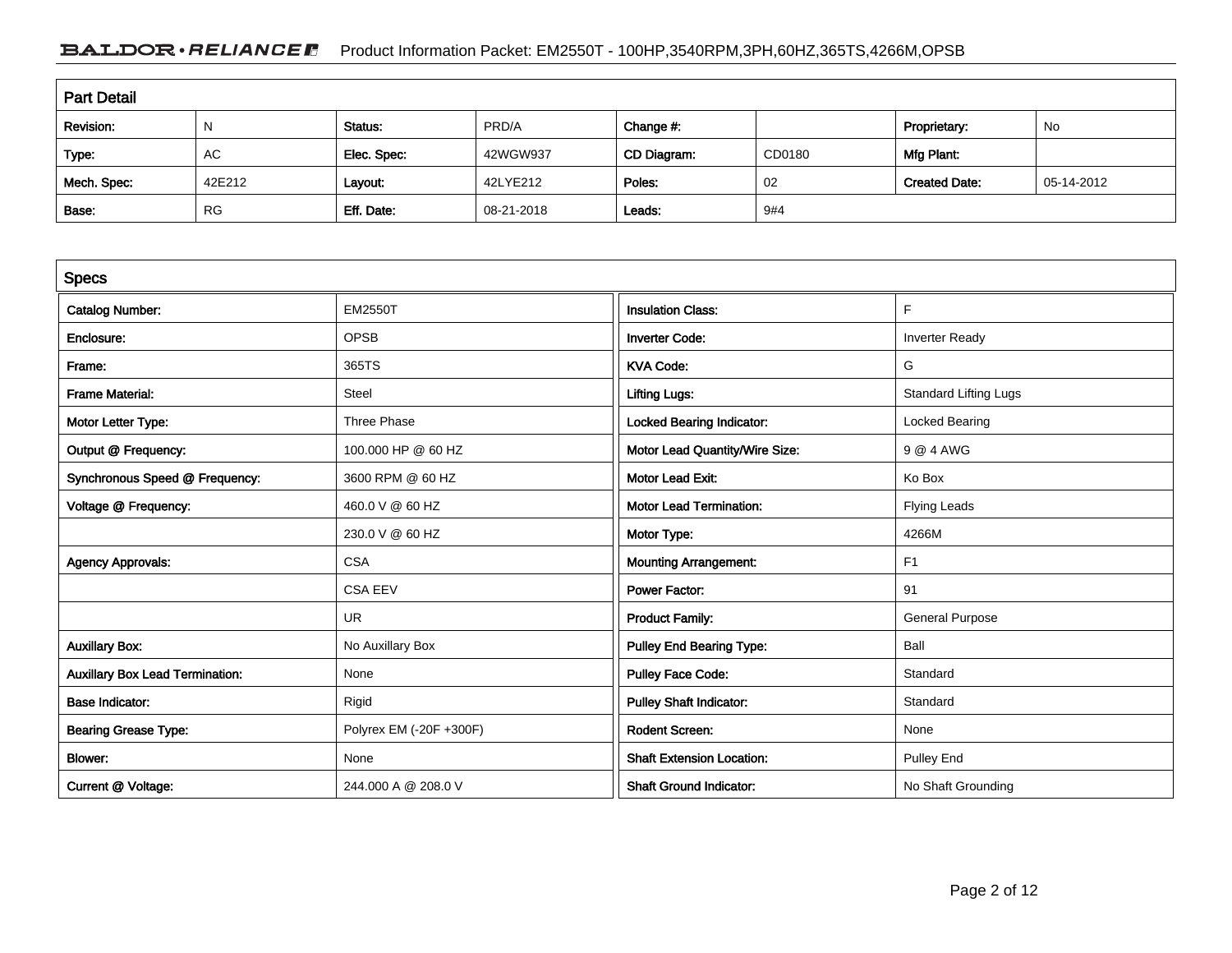|                                       | 220.000 A @ 230.0 V       | <b>Shaft Rotation:</b>             | Reversible          |
|---------------------------------------|---------------------------|------------------------------------|---------------------|
|                                       | 110.000 A @ 460.0 V       | <b>Shaft Slinger Indicator:</b>    | No Slinger          |
| Design Code:                          | $\mathsf{A}$              | <b>Speed Code:</b>                 | Single Speed        |
| Drip Cover:                           | No Drip Cover             | <b>Motor Standards:</b>            | <b>NEMA</b>         |
| Duty Rating:                          | <b>CONT</b>               | <b>Starting Method:</b>            | Direct on line      |
| <b>Electrically Isolated Bearing:</b> | Not Electrically Isolated | Thermal Device - Bearing:          | None                |
| <b>Feedback Device:</b>               | NO FEEDBACK               | Thermal Device - Winding:          | None                |
| <b>Front Face Code:</b>               | Standard                  | <b>Vibration Sensor Indicator:</b> | No Vibration Sensor |
| <b>Front Shaft Indicator:</b>         | None                      | <b>Winding Thermal 1:</b>          | None                |
| Heater Indicator:                     | No Heater                 | <b>Winding Thermal 2:</b>          | None                |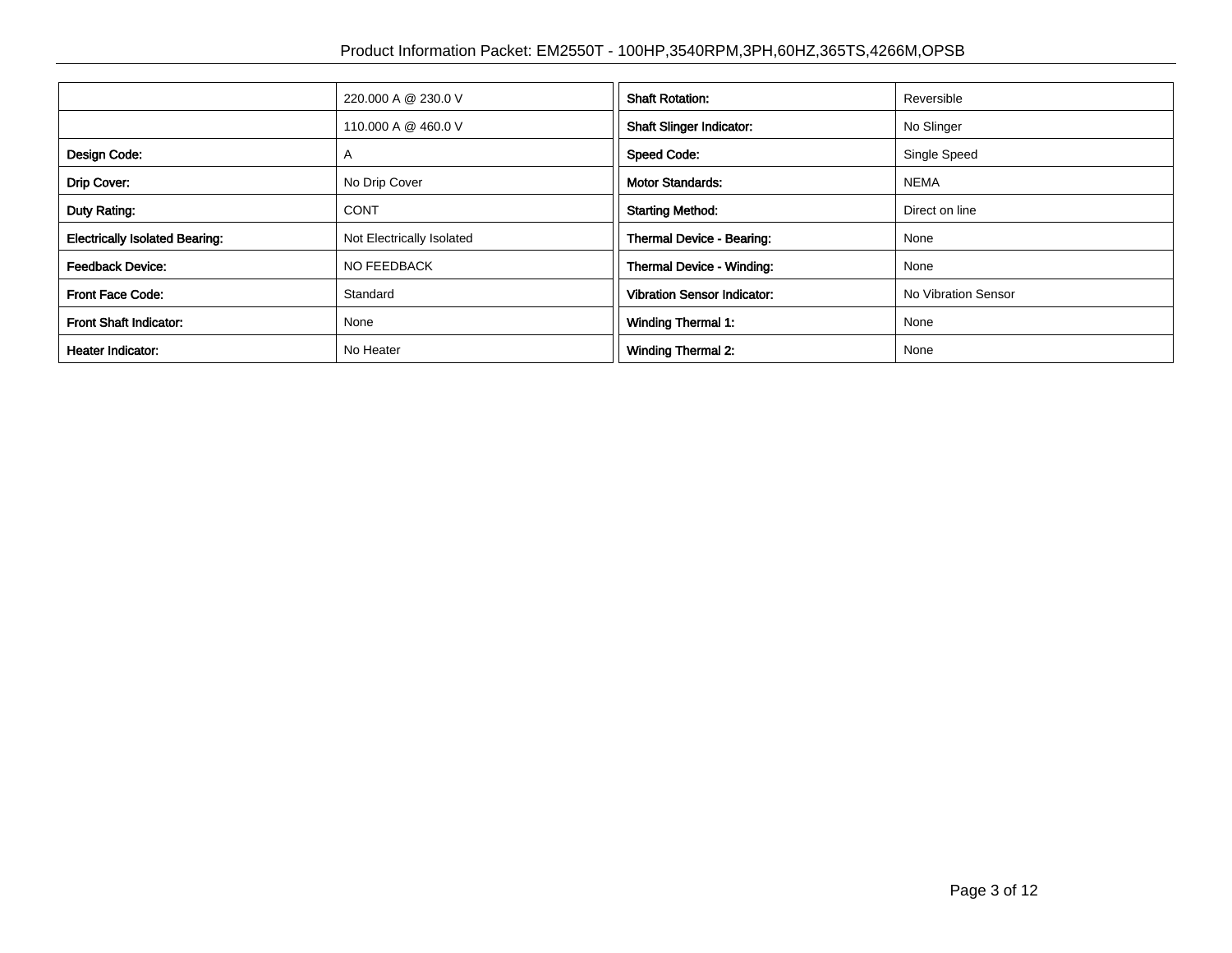### BALDOR · RELIANCE F Product Information Packet: EM2550T - 100HP,3540RPM,3PH,60HZ,365TS,4266M,OPSB

| Nameplate NP2138LUA |                              |       |                 |           |                           |     |             |                           |                     |                       |                    |
|---------------------|------------------------------|-------|-----------------|-----------|---------------------------|-----|-------------|---------------------------|---------------------|-----------------------|--------------------|
|                     | <b>CAT.NO. EM2550T</b>       |       |                 |           |                           | P/N |             |                           |                     | <b>ENCLOSURE OPSB</b> |                    |
|                     | <b>SPEC.</b> 42E212W937      |       |                 | $CC$ 010A |                           |     | FRAME 365TS | SM <sub>1</sub>           |                     |                       |                    |
|                     | HP 100                       |       |                 |           | $HZ$ 60<br><b>CLASS</b> F |     |             |                           |                     |                       |                    |
|                     | $RPM$ 3540                   |       |                 |           | PH 3                      |     |             | <b>DES</b> A              |                     |                       |                    |
|                     | <b>VOLT</b> 230/460          |       |                 |           |                           |     | KVA-CODE G  |                           | <b>ODE BRG</b> 6311 |                       | <b>DE BRG</b> 6313 |
|                     | AMP 220/110                  |       |                 |           |                           |     |             | <b>USABLE AT 208V 244</b> |                     |                       |                    |
|                     | <b>RATING 40C AMB-CONT</b>   |       |                 |           |                           |     |             | <b>GREASE POLYREX EM</b>  |                     |                       |                    |
| NEMA-NOM-EFF 93.6   |                              | PF 91 |                 |           | <b>SER.F.</b>   $1.15$    |     |             |                           |                     |                       |                    |
|                     | 50Hz 100Hp 190/380V 270/135A |       |                 |           |                           |     |             | SF 1.0                    |                     |                       |                    |
| <b>HTR-VOLTS</b>    |                              |       | <b>HTR-AMPS</b> |           |                           |     |             |                           |                     |                       |                    |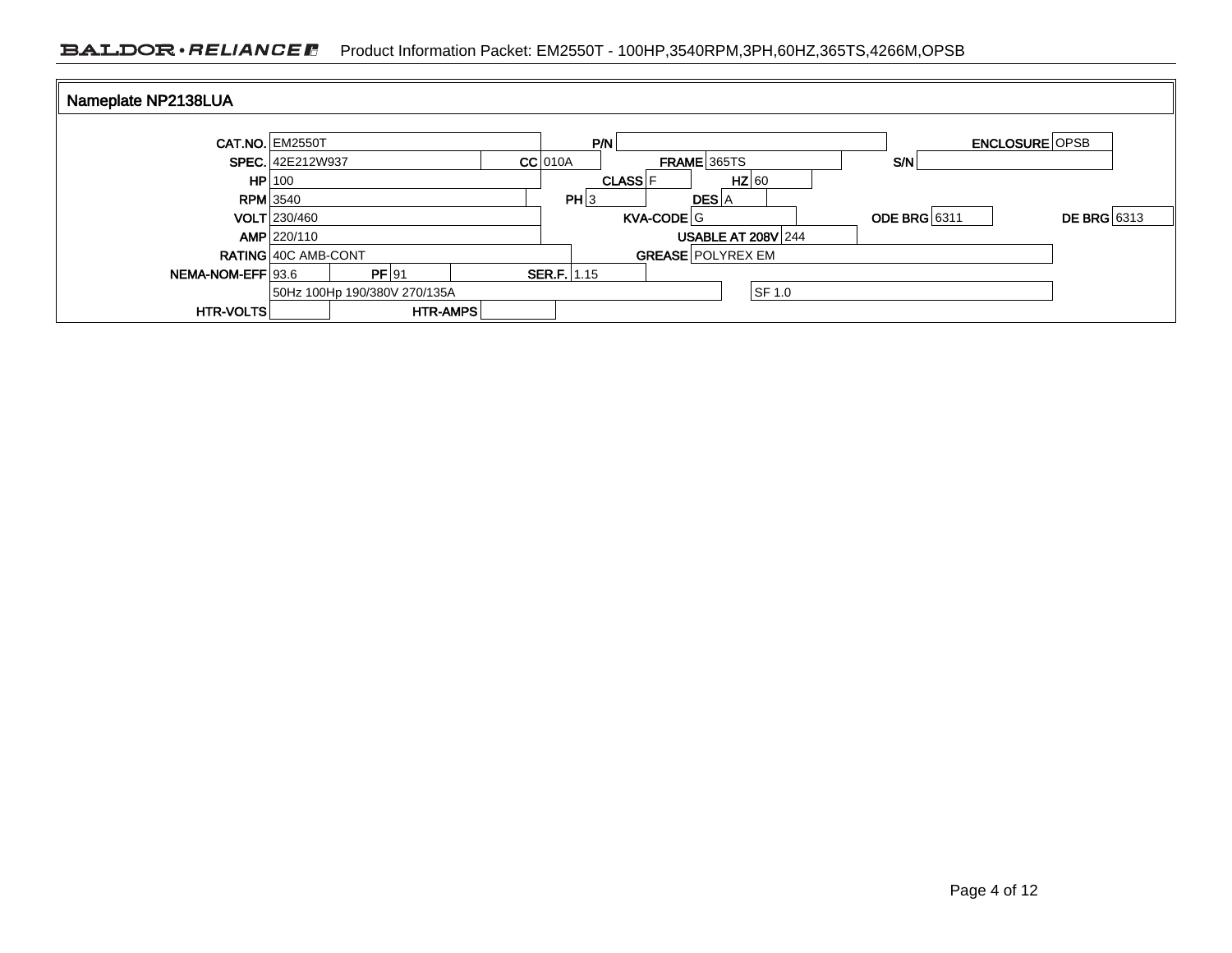| <b>Parts List</b>  |                                           |          |  |  |  |  |  |
|--------------------|-------------------------------------------|----------|--|--|--|--|--|
| <b>Part Number</b> | <b>Description</b>                        | Quantity |  |  |  |  |  |
| SA244595           | SA 42E212W937                             | 1.000 EA |  |  |  |  |  |
| RA231478           | RA 42E212W937                             | 1.000 EA |  |  |  |  |  |
| HA6360             | LIFTING LUG FOR 42 FRAME MOTORS.          | 2.000 EA |  |  |  |  |  |
| HA6017             | CAST ADAPTER, 40,42 KOBX                  | 1.000 EA |  |  |  |  |  |
| 19XW3118A12        | .31-18 X .75 HEX WASHER HEAD TAPTITE II   | 2.000 EA |  |  |  |  |  |
| HW1001A31          | LOCKWASHER 5/16, ZINC PLT.591 OD, .319 I  | 2.000 EA |  |  |  |  |  |
| WD1000B25          | GND LUG, BURNDY L125HP OR T&B L125HP-BB   | 1.000 EA |  |  |  |  |  |
| 19XW3118G08        | .31-18X.50, HEX WSHR HD, TAPTITE 2, GREEN | 1.000 EA |  |  |  |  |  |
| 10CB3002           | CONDUIT BOX CAST W/3.625 LEAD HOLE        | 1.000 EA |  |  |  |  |  |
| 19XW3118A12        | .31-18 X .75 HEX WASHER HEAD TAPTITE II   | 4.000 EA |  |  |  |  |  |
| HW1001A31          | LOCKWASHER 5/16, ZINC PLT.591 OD, .319 I  | 4.000 EA |  |  |  |  |  |
| 42EP3200A01        | FR ENDPLATE, MACH                         | 1.000 EA |  |  |  |  |  |
| HW5100A13          | W4627-047 WVY WSHER                       | 1.000 EA |  |  |  |  |  |
| 42EP1202A01        | STD PU ENDPLATE MODEL 42 313 BRG.         | 1.000 EA |  |  |  |  |  |
| 10XN3816K44        | 3/8-16 X 2.75 HEX HD CAP SCREW, GRADE 5   | 4.000 EA |  |  |  |  |  |
| HW1001A38          | LOCKWASHER 3/8, ZINC PLT .688 OD, .382 I  | 4.000 EA |  |  |  |  |  |
| XY5013A12          | NUT, 1/2-13, HEX, STEEL, ZINCPLATED       | 8.000 EA |  |  |  |  |  |
| 10CB3500SP         | CONDUIT BOX LID, CAST                     | 1.000 EA |  |  |  |  |  |
| 51XW2520A12        | .25-20 X .75, TAPTITE II, HEX WSHR SLTD   | 4.000 EA |  |  |  |  |  |
| HW2501H18          | KEY, 1/2 SQ X 2.000                       | 1.000 EA |  |  |  |  |  |
| LB1115N            | LABEL, LIFTING DEVICE (ON ROLLS)          | 1.000 EA |  |  |  |  |  |
| MN416A01           | TAG-INSTAL-MAINT no wire (2100/bx) 4/22   | 1.000 EA |  |  |  |  |  |
| HW4500A03          | GREASE FITTING, .125 NPT 1610(ALEMITE) 8  | 1.000 EA |  |  |  |  |  |
| HW4500A20          | 1/8NPT SL PIPE PLUG                       | 1.000 EA |  |  |  |  |  |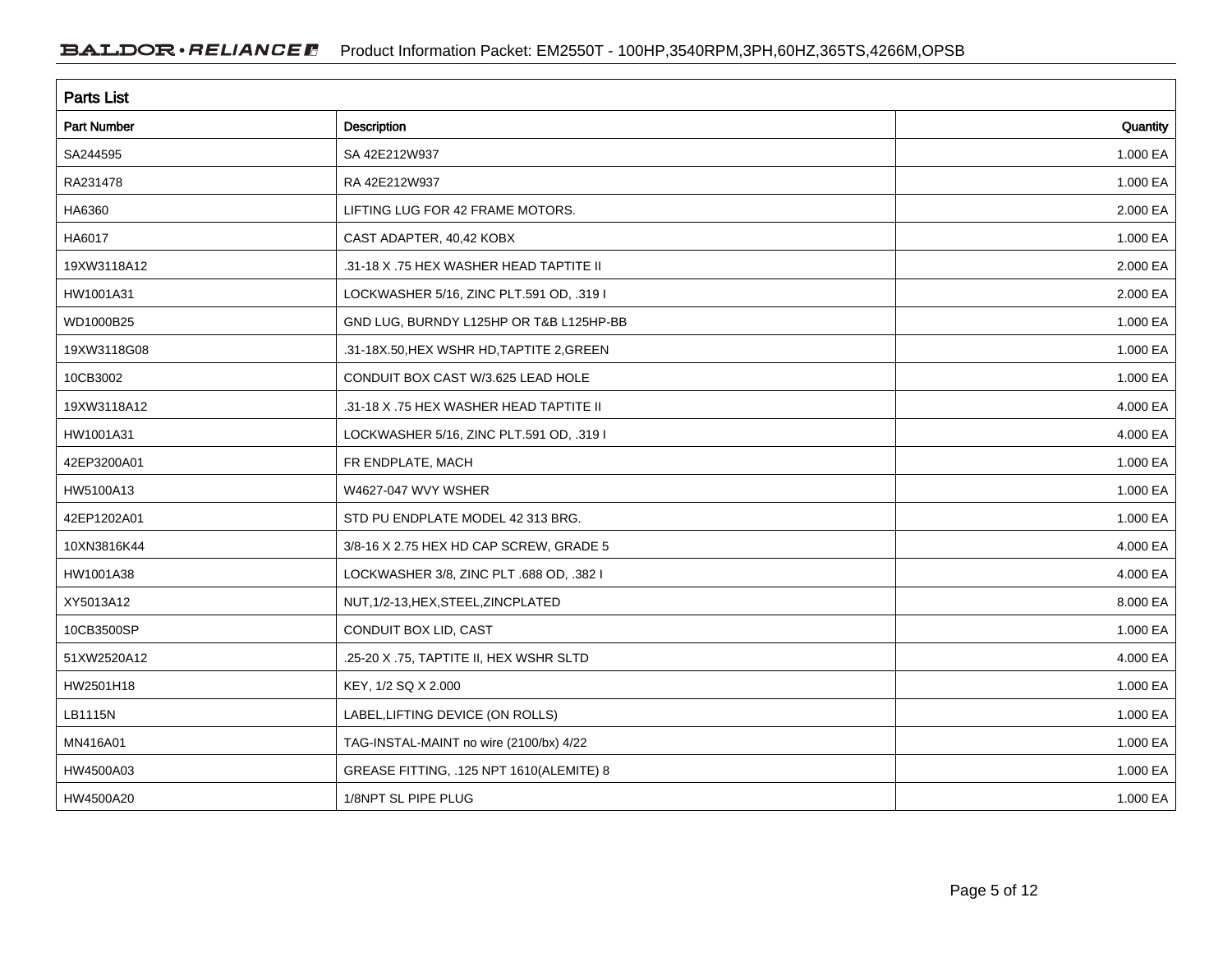| Parts List (continued) |                                          |          |  |  |  |  |  |
|------------------------|------------------------------------------|----------|--|--|--|--|--|
| <b>Part Number</b>     | Description                              | Quantity |  |  |  |  |  |
| HA4051A00              | PLASTIC CAP FOR GREASE FITTING           | 1.000 EA |  |  |  |  |  |
| MJ1000A02              | GREASE, POLYREX EM EXXON                 | 0.030 LB |  |  |  |  |  |
| HW4500A03              | GREASE FITTING, .125 NPT 1610(ALEMITE) 8 | 1.000 EA |  |  |  |  |  |
| HW4500A20              | 1/8NPT SL PIPE PLUG                      | 1.000 EA |  |  |  |  |  |
| HA4051A00              | PLASTIC CAP FOR GREASE FITTING           | 1.000 EA |  |  |  |  |  |
| MG1000Y03              | MUNSELL 2.53Y 6.70/ 4.60, GLOSS 20,      | 0.050 GA |  |  |  |  |  |
| 85XU0407S04            | 4X1/4 U DRIVE PIN STAINLESS              | 4.000 EA |  |  |  |  |  |
| 42AD2001B01            | BAFFLE PLATE 42 OPEN, SLOTTED BAND MTRS  | 1.000 EA |  |  |  |  |  |
| 42AD2001B01            | BAFFLE PLATE 42 OPEN, SLOTTED BAND MTRS  | 1.000 EA |  |  |  |  |  |
| HA3151A09              | THRUBOLT STUD 1/2-13 X 22.000            | 4.000 EA |  |  |  |  |  |
| LB1119N                | <b>WARNING LABEL</b>                     | 1.000 EA |  |  |  |  |  |
| LC0181                 | <b>CONNECTION LABEL</b>                  | 1.000 EA |  |  |  |  |  |
| NP2138LUA              | ALUM SUPER-E UL CSA-EEV PREM CC (300SER) | 1.000 EA |  |  |  |  |  |
| 40PA1000               | PACKAGING GROUP                          | 1.000 EA |  |  |  |  |  |
| PE-0000013             | ZRTG PE ASSEMBLY                         | 1.000 EA |  |  |  |  |  |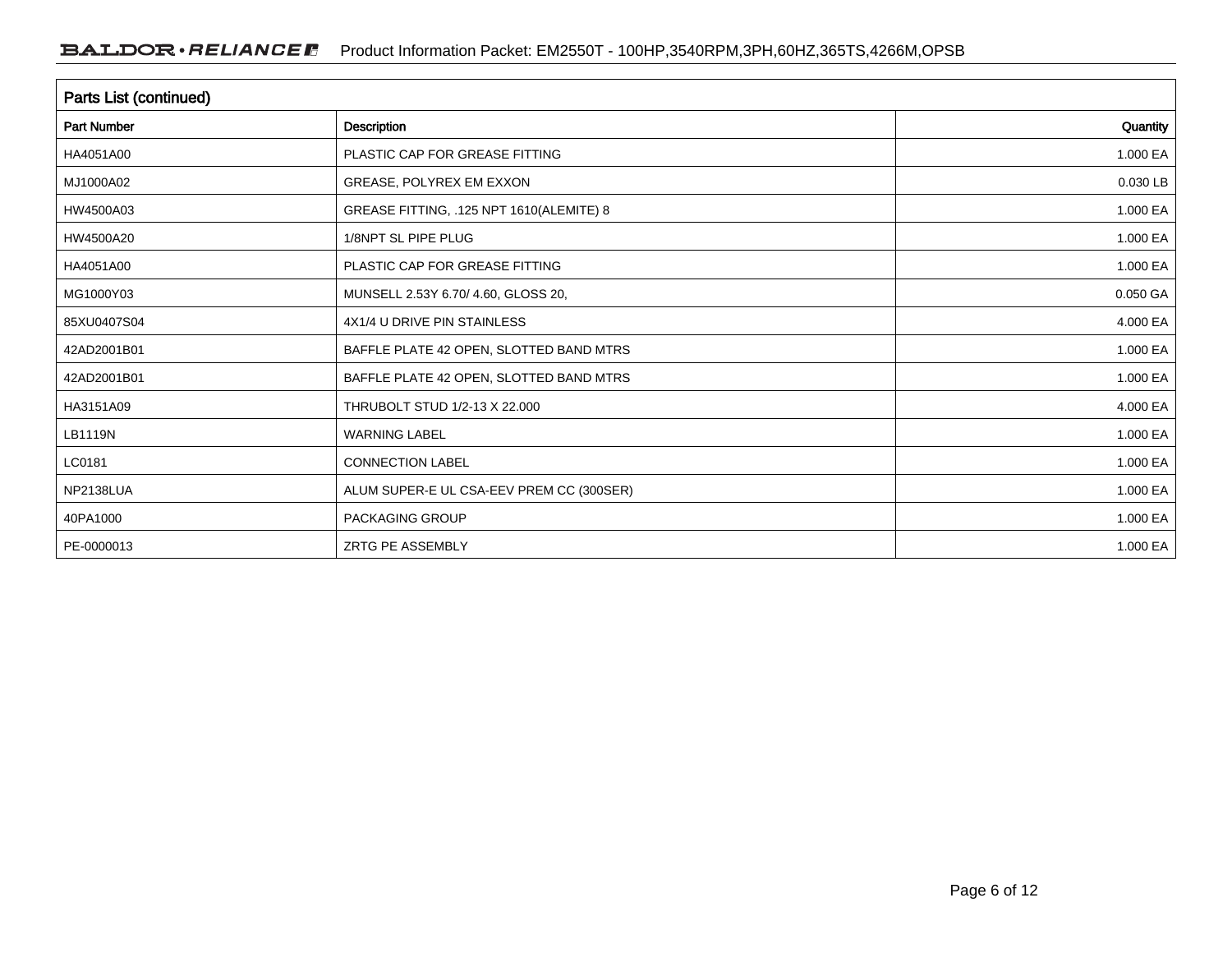| Accessories |             |            |  |  |  |  |  |
|-------------|-------------|------------|--|--|--|--|--|
| Part Number | Description | Multiplier |  |  |  |  |  |
| 42-1400     | C FACE KIT  | A8         |  |  |  |  |  |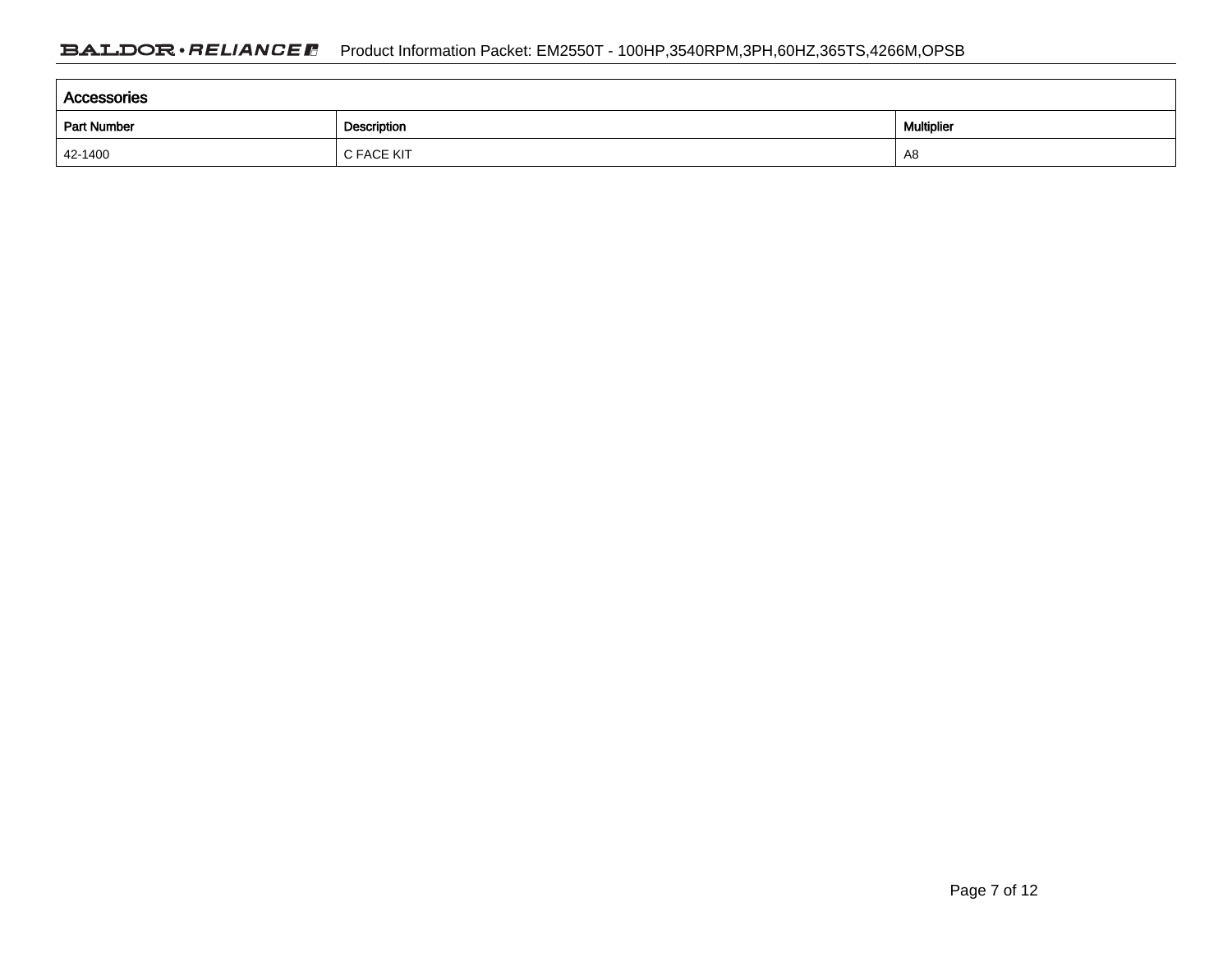#### **AC Induction Motor Performance Data**

Record # 38382Typical performance - not guaranteed values

| Winding: 42WGW937-R001       |                   | Type: 4266M<br><b>Enclosure: OPSB</b> |                                                 |                   |  |
|------------------------------|-------------------|---------------------------------------|-------------------------------------------------|-------------------|--|
| <b>Nameplate Data</b>        |                   |                                       | 460 V, 60 Hz:<br><b>High Voltage Connection</b> |                   |  |
| <b>Rated Output (HP)</b>     |                   | 100                                   | <b>Full Load Torque</b>                         | 148 LB-FT         |  |
| <b>Volts</b>                 |                   | 230/460                               | <b>Start Configuration</b>                      | direct on line    |  |
| <b>Full Load Amps</b>        |                   | 220/110                               | <b>Breakdown Torque</b>                         | 483 LB-FT         |  |
| <b>R.P.M.</b>                |                   | 3540                                  | <b>Pull-up Torque</b>                           | 172 LB-FT         |  |
| Hz                           | 60 Phase          | 3                                     | <b>Locked-rotor Torque</b>                      | 245 LB-FT         |  |
| <b>NEMA Design Code</b>      | <b>B KVA Code</b> | G                                     | <b>Starting Current</b>                         | 771 A             |  |
| <b>Service Factor (S.F.)</b> |                   | 1.15                                  | <b>No-load Current</b>                          | 23.5 A            |  |
| <b>NEMA Nom. Eff.</b>        | 93.6 Power Factor | 91                                    | Line-line Res. @ 25°C                           | $0.0539$ $\Omega$ |  |
| <b>Rating - Duty</b>         |                   | 40C AMB-CONT                          | Temp. Rise @ Rated Load                         | $45^{\circ}$ C    |  |
| S.F. Amps                    |                   |                                       | Temp. Rise @ S.F. Load                          | $55^{\circ}$ C    |  |
|                              |                   |                                       | <b>Locked-rotor Power Factor</b>                | 21                |  |
|                              |                   |                                       | Rotor inertia                                   | 5.16 LB-FT2       |  |

#### **Load Characteristics 460 V, 60 Hz, 100 HP**

| % of Rated Load     | 25   | 50   | 75   | 100  | 125  | 150  | S.F. |
|---------------------|------|------|------|------|------|------|------|
| <b>Power Factor</b> | 72   | 87   | 90   | 91   | 91   | 89   | 91   |
| <b>Efficiency</b>   | 91.3 | 93.9 | 94   | 93.6 | 92.7 | 91.6 | 93   |
| <b>Speed</b>        | 3584 | 3568 | 3552 | 3536 | 3518 | 3496 | 3525 |
| Line amperes        | 36.1 | 57.7 | 82.8 | 110  | 138  | 169  | 127  |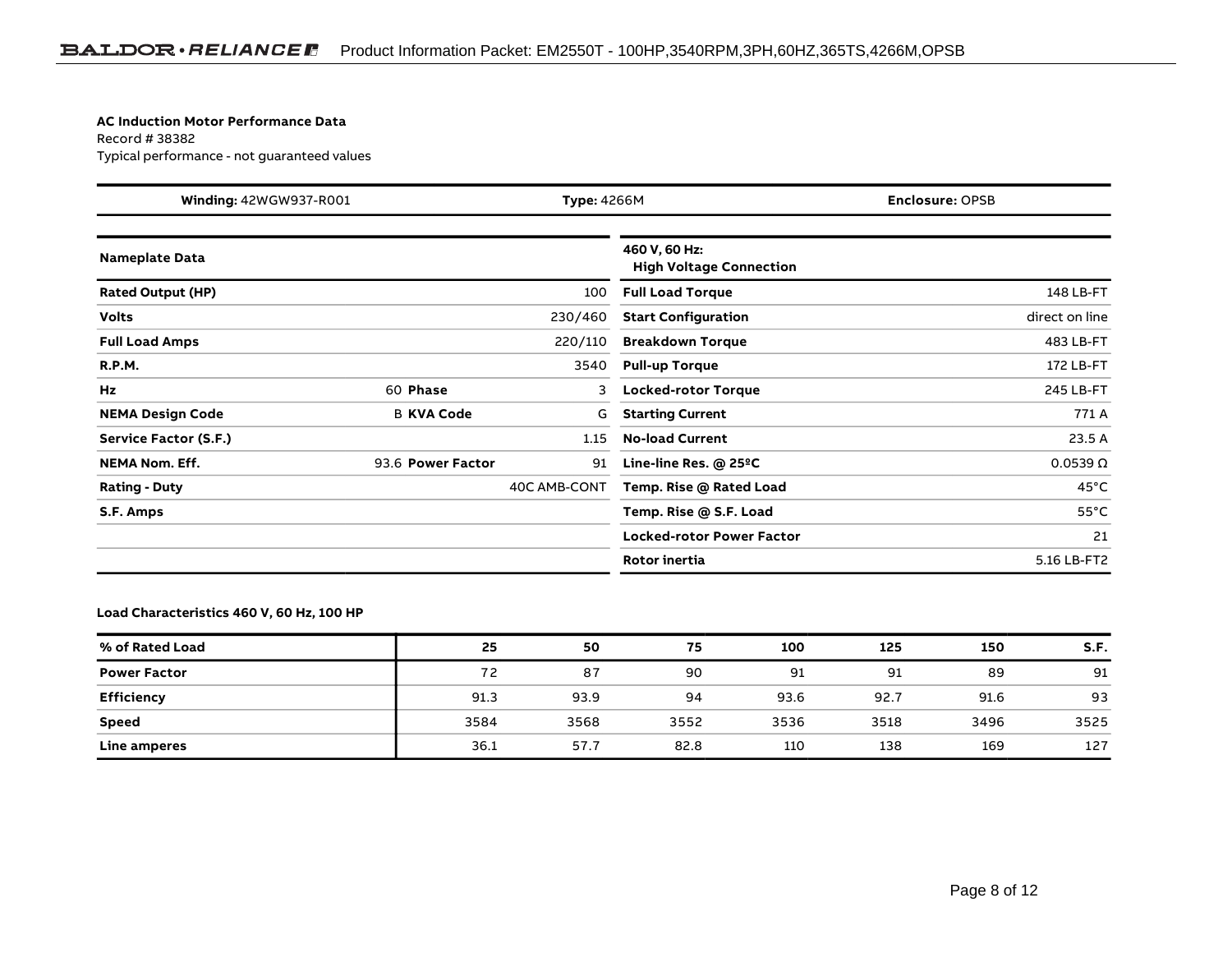

Performance Graph at 460V, 60Hz, 100.0HP Typical performance - Not guaranteed values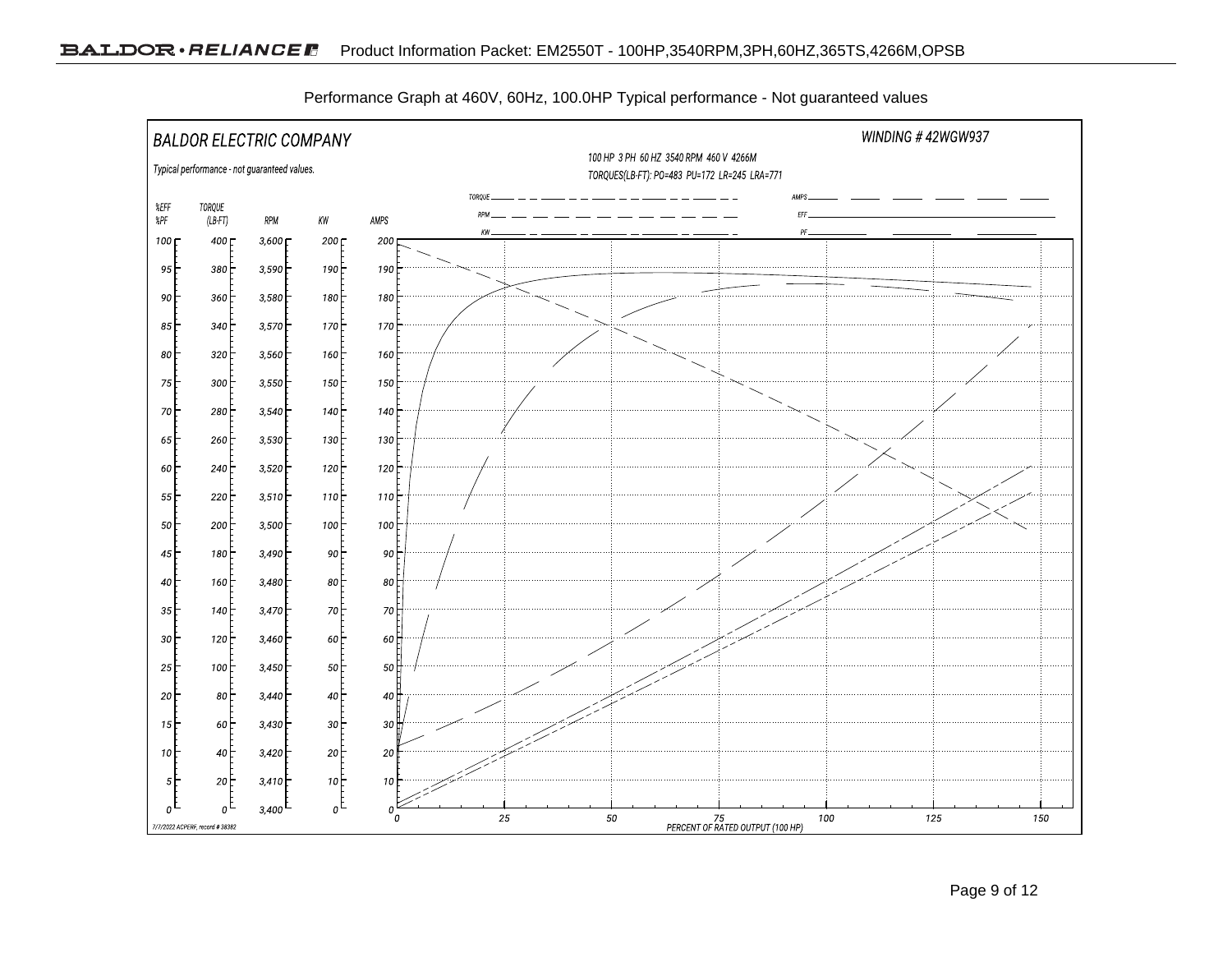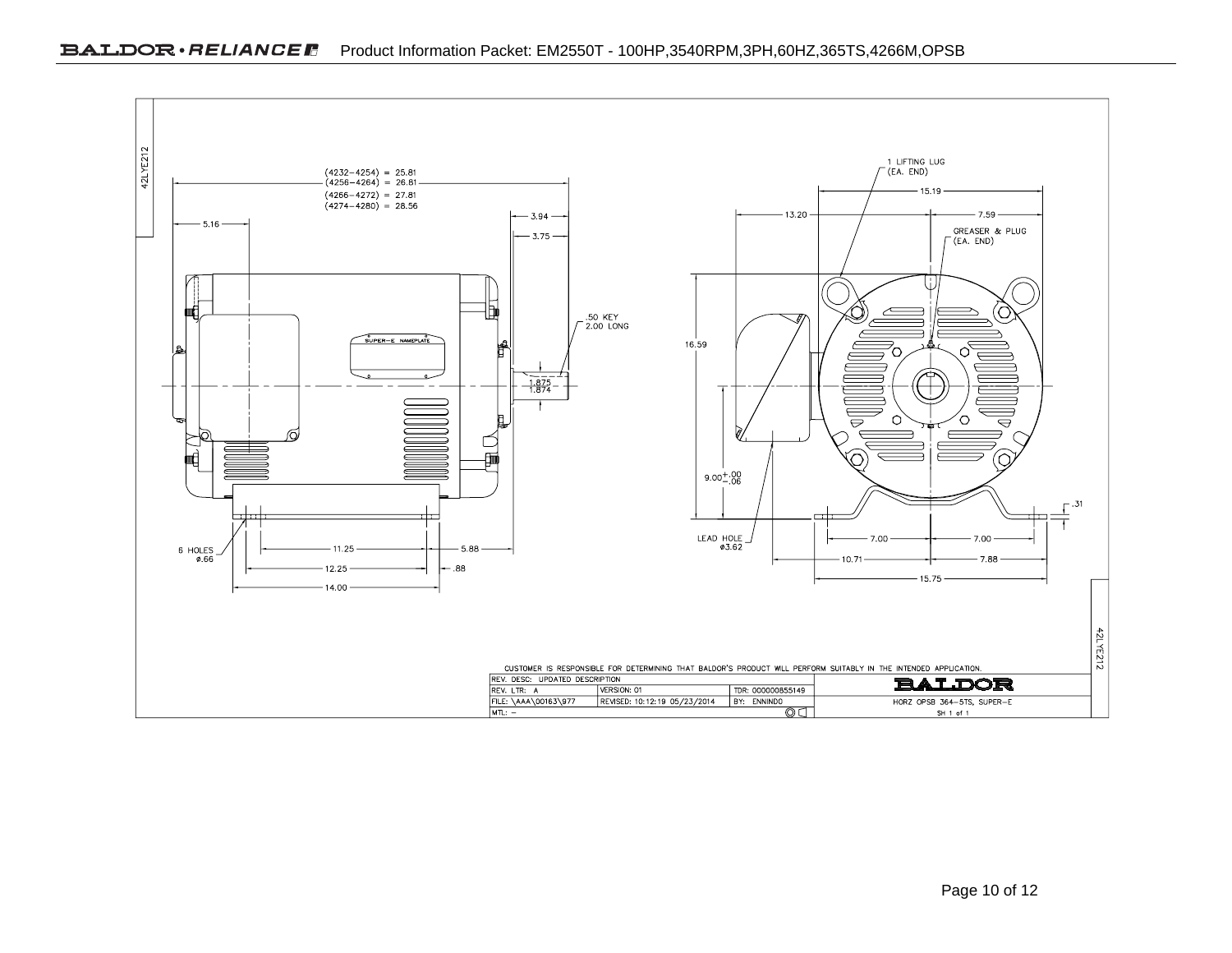